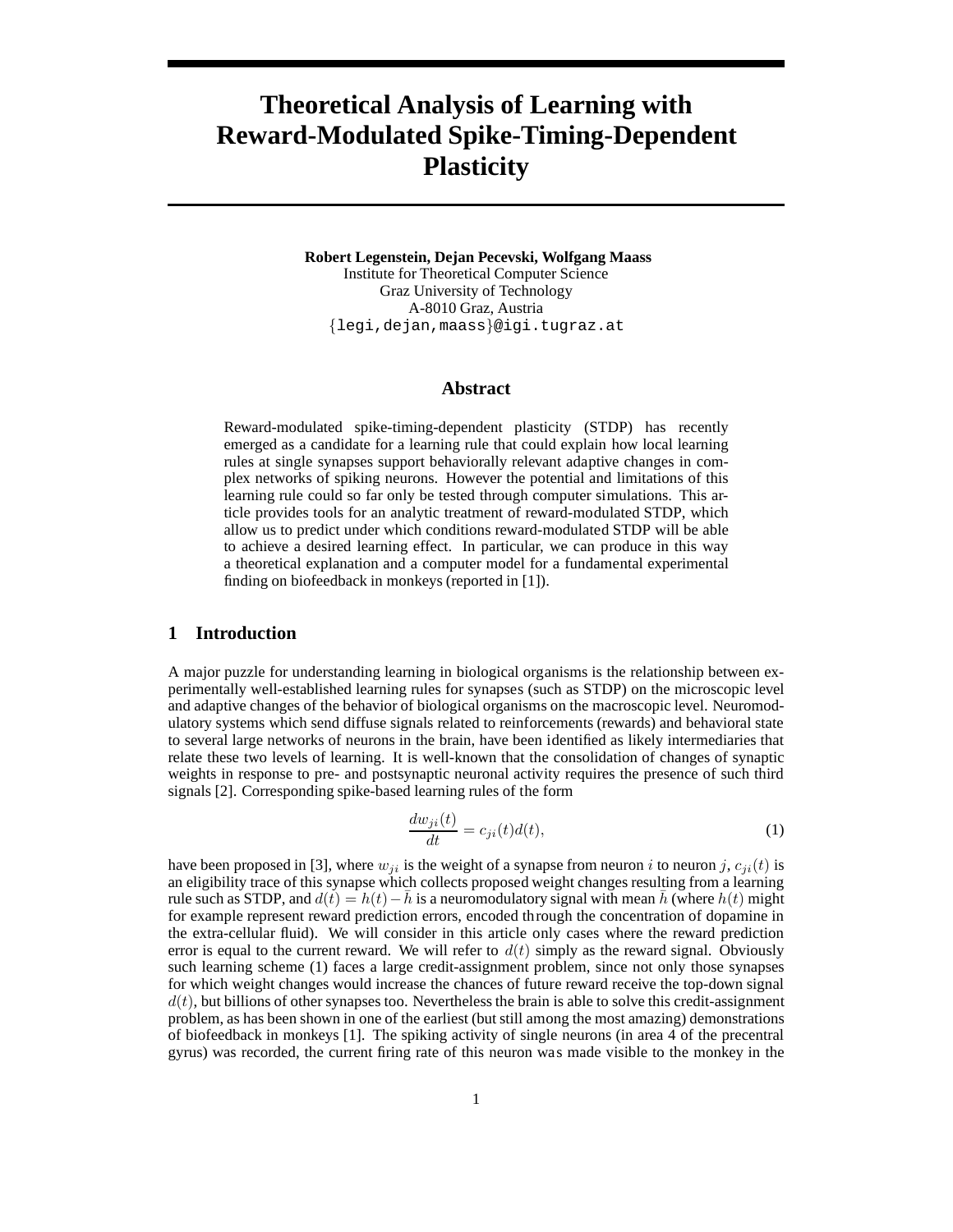form of an illuminated meter, and the monkey received food rewards for increases (or in alternating trials for decreases) of the firing rate of this neuron from its average level. The monkeys learnt quite reliably (on the time scale of 10's of minutes) to change the firing rate of this neuron in the currently rewarded direction<sup>1</sup>. Obviously the existence of learning mechanisms in the brain which are able to solve this difficult credit assignment problem is fundamental for understanding and modeling many other learning features of the brain. We present in section 3 and 4 of this abstract a learning theory for (1), where the eligibility trace  $c_{ij}(t)$  results from standard forms of STDP, which is able to explain the success of the experiment in [1]. This theoretical model is confirmed by computer simulations (see section 4.1). In section 5 we leave this concrete learning experiment and investigate under what conditions neurons can learn through trial and error (via reward-modulated STDP) associations of specific firing patterns to specific patterns of input spikes. The resulting theory leads to predictions of specific parameter ranges for STDP that support this general form of learning. These were tested through computer experiments, see 5.1.

Other interesting results of computer simulations of reward-modulated STDP in the context of neural circuits were recently reported in [3] and [4] (we also refer to these articles for reviews of preceding work by Seung and others).

## **2 Models for neurons and synaptic plasticity**

The spike train of a neuron i which fires action potentials at times  $t_i^{(1)}$ ,  $t_i^{(2)}$ ,  $t_i^{(3)}$ , ... is formalized by a sum of Dirac delta functions  $S_i(t) = \sum_{t_i^{(n)}} \delta(t - t_i^{(n)})$ . We assume that positive and negative weight changes suggested by STDP for all pairs of pre- and postsynaptic spikes (according to the two integrals in (2)) are collected in an eligibility trace  $c_{ji}(t)$ , where the impact of a spike pairing with the second spike at time  $t - s$  on the eligibility trace at time t is given by some function  $f_c(s)$ for  $s \geq 0$ :

$$
c_{ji}(t) = \int_0^\infty ds f_c(s) \left[ \int_0^\infty dr \ W(r) S_j^{post}(t-s) S_i^{pre}(t-s-r) + \int_0^\infty dr \ W(-r) S_j^{post}(t-s-r) S_i^{pre}(t-s) \right]. \tag{2}
$$

In our simulations,  $f_c(s)$  is a function of the form  $f_c(s) = \frac{s}{\tau_e} e^{-\frac{s}{\tau_e}}$  if  $s \ge 0$  and 0 otherwise, with time constant  $\tau_e = 0.5$ s.  $W(r)$  denotes the standard exponential STDP learning window

$$
W(r) = \begin{cases} A_{+}e^{-r/\tau_{+}} & , \text{if } r \ge 0 \\ -A_{-}e^{r/\tau_{-}} & , \text{if } r < 0 \end{cases} ,
$$
 (3)

where the positive constants  $A_+$  and  $A_-$  scale the strength of potentiation and depression,  $\tau_+$  and  $\tau$ − are positive time constants defining the width of the positive and negative learning window, and  $S_i^{pre}$ ,  $S_j^{post}$  are the spike trains of the presynaptic and postsynaptic neuron respectively. The actual weight change is the product of the eligibility trace with the reward signal as defined by equation (1). We assume that weights are clipped at the lower boundary value 0 and an upper boundary  $w_{max}$ .

We use a linear Poisson neuron model whose output spike train  $S_j^{post}(t)$  is a realization of a Poisson process with the underlying instantaneous firing rate  $R_j(t)$ . The effect of a spike of presynaptic neuron i at time  $t'$  on the membrane potential of neuron j is modeled by an increase in the instantaneous firing rate by an amount  $w_{ji}(t')\epsilon(t-t')$ , where  $\epsilon$  is a response kernel which models the time course of a postsynaptic potential (PSP) elicited by an input spike. Since STDP according to [3] has been experimentally confirmed only for excitatory synapses, we will consider plasticity only for excitatory connections and assume that  $w_{ji} \ge 0$  for all i and  $\epsilon(s) \ge 0$  for all s. Because the synaptic response is scaled by the synaptic weights, we can assume without loss of generality that the response kernel is normalized to  $\int_0^\infty ds \epsilon(s) = 1$ . In this linear model, the contributions of all inputs are summed up linearly:

$$
R_j(t) = \sum_{i=1}^{n} \int_0^{\infty} ds \ w_{ji}(t-s) \ \epsilon(s) \ S_i(t-s) \ , \tag{4}
$$

<sup>&</sup>lt;sup>1</sup>Adjacent neurons tended to change their firing rate in the same direction, but also differential changes of directions of firing rates of pairs of neurons are reported in [1] (when these differential changes were rewarded).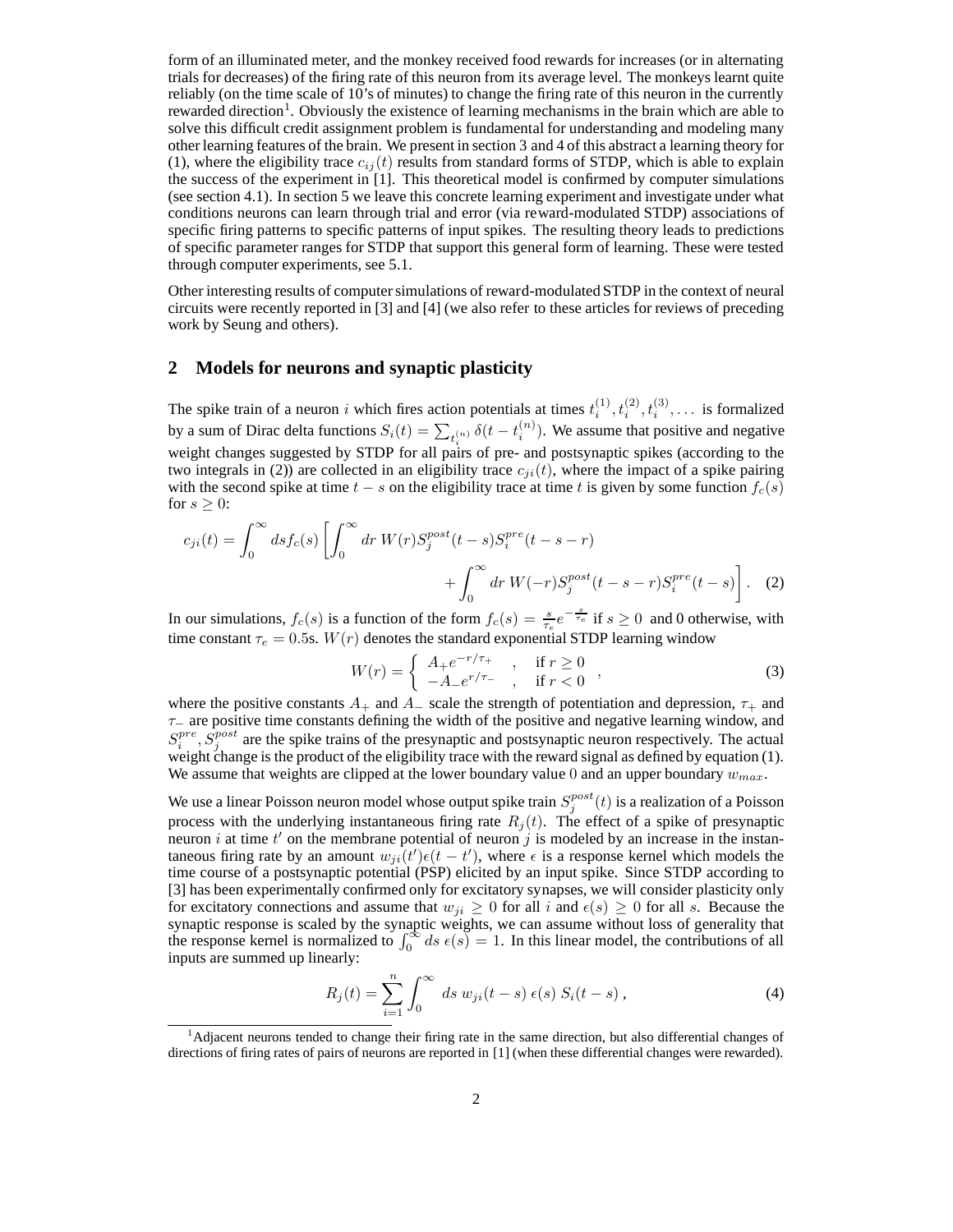where  $S_1, \ldots, S_n$  are the *n* presynaptic spike trains.

# **3 Theoretical analysis of the resulting weight changes**

We are interested in the expected weight change over some time interval  $T$  (see [5]), where the expectation is over realizations of the stochastic input- and output spike trains as well as a stochastic realization of the reward signal, denoted by the ensemble average  $\langle \cdot \rangle_E$ 

$$
\frac{\langle w_{ji}(t+T) - w_{ji}(t) \rangle_E}{T} = \frac{1}{T} \left\langle \int_t^{t+T} \frac{d}{dt} w_{ji}(t') dt' \right\rangle_E = \left\langle \left\langle \frac{d}{dt} w_{ji}(t) \right\rangle_T \right\rangle_E, \tag{5}
$$

where we used the abbreviation  $\langle f(t) \rangle_T = T^{-1} \int_t^{t+T} f(t') dt'$ . Using equation (1), this yields

$$
\frac{\langle w_{ji}(t+T) - w_{ji}(t) \rangle_E}{T} = \int_0^\infty dr \, W(r) \int_0^\infty ds \, f_c(s) \, \langle D_{ji}(t,s,r) \, \nu_{ji}(t-s,r) \rangle_T \n+ \int_{-\infty}^0 dr \, W(r) \int_{|r|}^\infty ds \, f_c(s+r) \, \langle D_{ji}(t,s,r) \, \nu_{ji}(t-s,r) \rangle_T, (6)
$$

where  $D_{ji}(t, s, r) = \langle d(t) |$  Neuron j spikes at  $t - s$ , and neuron i spikes at  $t - s - r_E$  is the average reward at time t given a presynaptic spike at time  $t - s - r$  and a postsynaptic spike at time  $t - s$ , and  $\nu_{ji}(t, r) = \langle S_j(t)S_i(t - r) \rangle_E$  describes correlations between pre- and postsynaptic spike timings (see [6] for the derivation). We see that the expected weight change depends on how the correlations between the pre- and postsynaptic neurons correlate with the reward signal. If these correlations are varying slowly with time, we can exploit the self-averaging property of the weight vector. Analogously to [5], we can drop the ensemble average on the left hand side and obtain:

$$
\frac{d}{dt} \langle w_{ji}(t) \rangle_T = \int_0^\infty dr \, W(r) \int_0^\infty ds \, f_c(s) \, \langle D_{ji}(t, s, r) \, \nu_{ji}(t - s, r) \rangle_T \n+ \int_{-\infty}^0 dr \, W(r) \int_{|r|}^\infty ds \, f_c(s + r) \, \langle D_{ji}(t, s, r) \, \nu_{ji}(t - s, r) \rangle_T. \tag{7}
$$

In the following, we will always use the smooth time-averaged vector  $\langle w_{ji}(t) \rangle_T$ , but for brevity, we will drop the angular brackets. If one assumes for simplicity that the impact of a pre-post spike pair on the eligibility trace is always triggered by the postsynaptic spike, one gets (see [6] for details):

$$
\frac{dw_{ji}(t)}{dt} = \int_0^\infty ds \, f_c(s) \int_{-\infty}^\infty dr \, W(r) \, \langle D_{ji}(t,s,r) \, \nu_{ji}(t-s,r) \rangle_T \,. \tag{8}
$$

This assumption (which is common in STDP analysis) will introduce a small error for post-before pre spike pairs, since if a reward signal arrives at some time  $d_r$  after the pairing, the weight update will be proportional to  $f_c(d_r)$  instead of  $f_c(d_r + r)$ . For the analyses presented in this article, the simplified equation (8) is a good approximation for the learning dynamics (see [6]). Equation (8) shows that if the reward signal does not depend on pre- and postsynaptic spike statistics, the weight will change according to standard STDP scaled by a constant proportional to the mean reward.

## **4 Application to biofeedback experiments**

We now apply our theoretical approach to the biofeedback experiments by Fetz and Baker [1] that we have sketched in the introduction. The authors showed that it is possible to increase and decrease the firing rate of a randomly chosen neuron by rewarding the monkey for its high (respectively low) firing rates. We assume in our model that a reward is delivered to *all* neurons in the simulated recurrent network with some delay  $d_r$  every time a specific neuron k in the network produces an action potential

$$
d(t) = \int_0^\infty dr \ S_k^{post} (t - d_r - r) \epsilon_r(r). \tag{9}
$$

where  $\epsilon_r(r)$  is the shape of the reward pulse corresponding to one postsynaptic spike of the reinforced neuron. We assume that the reward kernel  $\epsilon_r$  has zero mass, i.e.,  $\bar{\epsilon}_r = \int_0^\infty dr \, \epsilon_r(r) = 0$ . In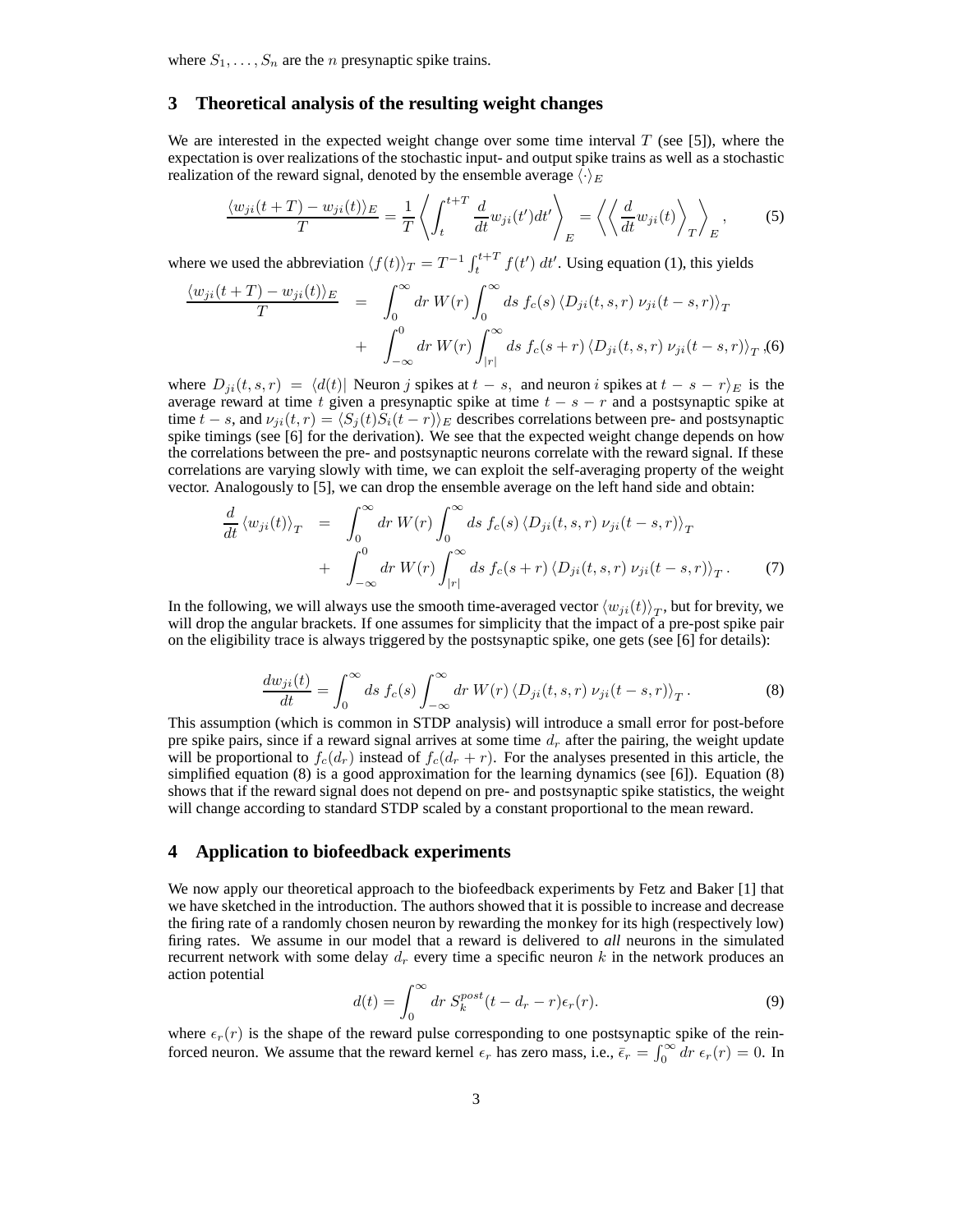our simulations, this reward kernel will have a positive bump in the first few hundred milliseconds, and a long tailed negative bump afterwards. With the linear Poisson neuron model (see Section 2), the correlation of the reward with pre-post spike pairs of the reinforced neuron is (see [6])

$$
D_{ki}(t,s,r) = w_{ki} \int_0^\infty dr' \, \epsilon_r(r') \epsilon(s+r-d_r-r') + \epsilon_r(s-d_r) \approx \epsilon_r(s-d_r). \tag{10}
$$

The last approximation holds if the impact of a single input spike on the membrane potential is small. The correlation of the reward with pre-post spike pairs of non-reinforced neurons is

$$
D_{ji}(t,s,r) = \int_0^\infty dr' \, \epsilon_r(r') \frac{\nu_{kj}(t - d_r - r', s - d_r - r') + w_{ki} w_{ji} \epsilon(s + r - d_r - r') \epsilon(r)}{\nu_j(t - s) + w_{ji} \epsilon(r)}.\tag{11}
$$

If the contribution of a single postsynaptic potential to the membrane potential is small, we can neglect the impact of the presynaptic spike and write

$$
D_{ji}(t,s,r) \approx \int_0^\infty dr' \,\epsilon_r(r') \frac{\nu_{kj}(t - d_r - r', s - d_r - r')}{\nu_j(t - s)}.\tag{12}
$$

Hence, the reward-spike correlation of a non-reinforced neuron depends on the correlation of this neuron with the reinforced neuron. The mean weight change for weights to the reinforced neuron is given by

$$
\frac{d}{dt}w_{ki}(t) = \int_0^\infty ds \, f_c(s + d_r)\epsilon_r(s) \int_{-\infty}^\infty dr \, W(r) \, \langle \nu_{ki}(t - d_r - s, r) \rangle_T \,. \tag{13}
$$

This equation basically describes STDP with a learning rate that is proportional to the eligibility function in the time around the reward-delay. The mean weight change of neurons  $j \neq k$  is given by

$$
\frac{d}{dt}w_{ji}(t) = \int_0^\infty ds \, f_c(s) \int_{-\infty}^\infty dr \, W(r) \int_0^\infty dr' \epsilon_r(r') \left\langle \frac{\nu_{kj}(t - d_r - r', s - d_r - r')}{\nu_j(t - s)} \nu_{ji}(t - s, r) \right\rangle_T
$$
\n(14)

If the output of neurons j and k are uncorrelated, this evaluates to approximately zero (see [6]).

The result can be summarized as follows. The reinforced neuron is trained by STDP. Other neurons are trained by STDP with a learning rate proportional to their correlation with the reinforced neuron. If a neuron is uncorrelated with the reinforced neuron, the learning rate is approximately zero.

#### **4.1 Computer simulations**

In order to test the theoretical predictions for the experiment described in the previous section, we have performed a computer simulation with a generic neural microcircuit receiving a global reward signal. This global reward signal increases its value every time a specific neuron (the reinforced neuron) in the circuit fires. The circuit consists of 1000 leaky integrate-and-fire (LIF) neurons (80% excitatory and 20% inhibitory), which are interconnected by conductance based synapses. The short term dynamics of synapses was modeled in accordance with experimental data (see [6]). Neurons within the recurrent circuit were randomly connected with probabilities  $p_{ee} = 0.08$ ,  $p_{ei} = 0.08$ ,  $p_{ie} = 0.096$  and  $p_{ii} = 0.064$  where the ee, ei, ie, ii indices designate the type of the presynaptic and postsynaptic neurons (excitatory or inhibitory). To reproduce the synaptic background activity of neocortical neurons in vivo, an Ornstein-Uhlenbeck (OU) conductance noise process modeled according to ([7]) was injected in the neurons, which also elicited spontaneous firing of the neurons in the circuit with an average rate of 4Hz. In half of the neurons part of the noise was substituted with random synaptic connections from the circuit, in order to observe how the learning mechanisms work when most of the input conductance in the neuron comes from a larger number of input synapses which are plastic, instead of a static noise process. The function  $f_c(t)$  from equation (2) had the form  $f_c(t) = \frac{t}{\tau_e} e^{-\frac{t}{\tau_e}}$  if  $t \ge 0$  and 0 otherwise, with time constant  $\tau_e = 0.5$ s. The reward signal during the simulation was computed according to eq. (9), with the following shape for  $\epsilon_r(t)$ 

$$
\epsilon_r(t) = A_r^+ \frac{t}{\tau_r^+} e^{-\frac{t}{\tau_r^+}} - A_r^- \frac{t}{\tau_r^-} e^{-\frac{t}{\tau_r^-}}.
$$
\n(15)

The parameter values for  $\epsilon_r(t)$  were chosen such as to produce a positive reward pulse with a peak delayed 0.5s from the spike that caused it, and a long tailed negative bump so that  $\int_0^\infty dt \epsilon_r(t) = 0$ .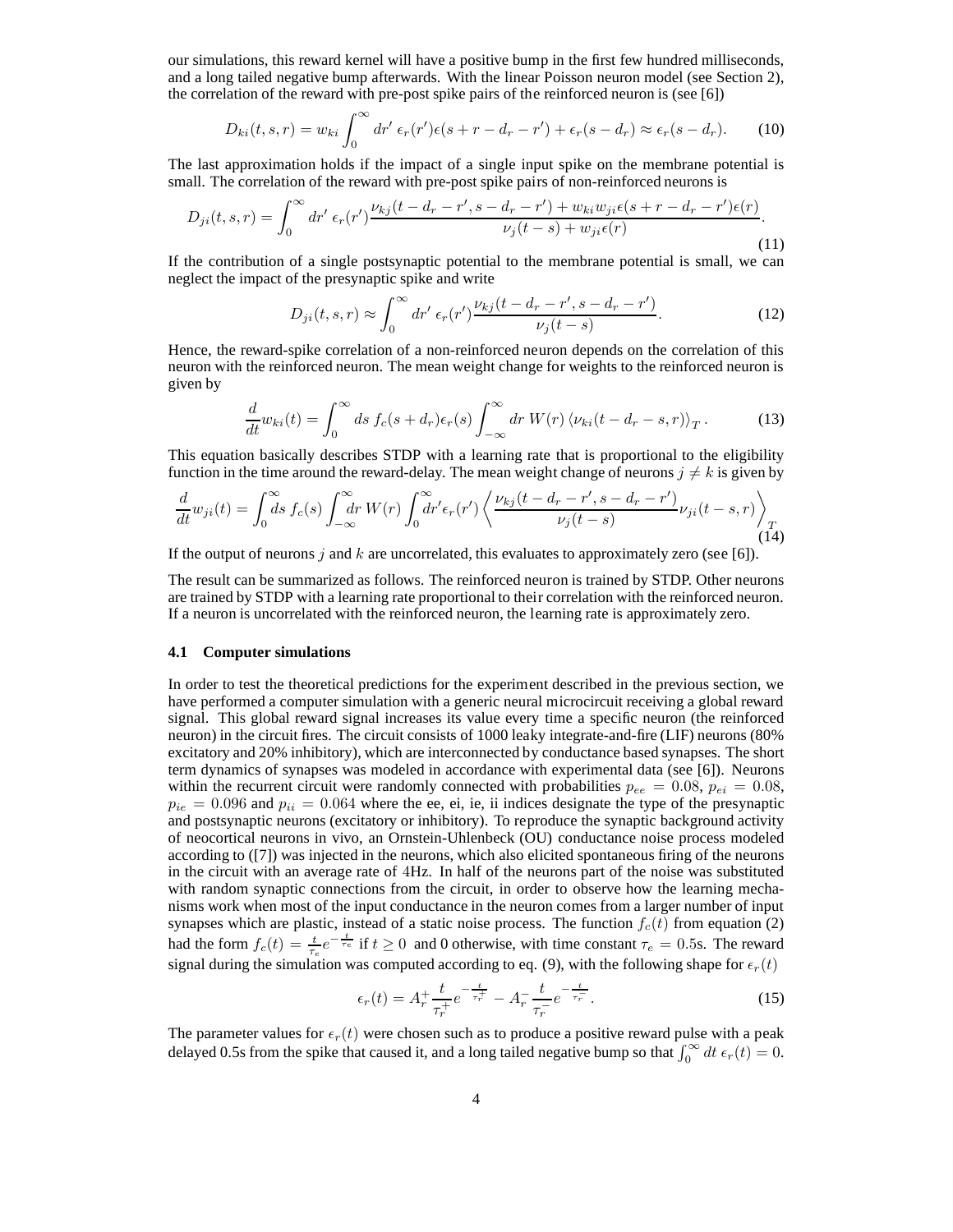

Figure 1: Computer simulation of the experiment by Fetz and Baker [1]. **A)** The firing rate of the reinforced neuron (solid line) increases while the average firing rate of 20 other randomly chosen neurons in the circuit (dashed line) remains unchanged. **B)** Evolution of the average synaptic weight of excitatory synapses connecting to the reinforced neuron (solid line) and to other neurons (dashed line). **C)** Spike trains of the reinforced neuron at the beginning and at the end of the simulation.

For values of other model parameters see [6]. The learning rule (1) was applied to all synapses in the circuit which have excitatory presynaptic and postsynaptic neurons. The simulation was performed for 20 min simulated biological time with a simulation time step of 0.1ms.

Fig. 1 shows that the firing rate and synaptic weights of the reinforced neuron increase within a few minutes of simulated biological time, while those of the other neurons remain largely unchanged. Note that this reinforcement learning task is more difficult than that of the first computer experiment of [3], where postsynaptic firing within 10 ms after presynaptic firing of a randomly chosen synapse was rewarded, since the relationship between synaptic activity (and hence with STDP) is less direct in this setup. Whereas a very low spontaneous firing rate of 1 Hz was required in [3], this simulation shows that reinforcement learning is also feasible at rate levels which correspond to those reported in [1].

## **5 Rewarding spike-timings**

In order to explore the limits of reward-modulated STDP, we have also investigated a substantially more demanding reinforcement learning scenario. The reward signal  $d(t)$  was given in dependence on how well the output spike train  $S_j^{post}$  of the neuron j matched some rather arbitrary spike train  $S^*$ that was produced by some neuron that received the same *n* input spike trains as the trained neuron that received the same *n* input spike trains as the trained neuron with arbitrary weights  $\mathbf{w}^* = (w_1^*, \dots, w_n^*)^T$ ,  $w_i^* \in \{0, w_{max}\}$ , but in addition  $n' - n$  further spike trains  $S_{n+1}, \ldots, S_{n'}$  with weights  $w_i^* = w_{max}$ . This setup provides a generic reinforcement learning scenario, when a quite arbitrary (and not perfectly realizable) spike output is reinforced, but simultaneously the performance of the learner can be evaluated quite clearly according to how well its weights  $w_1, \ldots, w_n$  match those of the target neuron for those n input spike trains which both of them receive. The reward  $d(t)$  at time t is given by

$$
d(t) = \int_{-\infty}^{\infty} dr \,\kappa(r) S_j^{post}(t - d_r) S^*(t - d_r - r),\tag{16}
$$

where the function  $\kappa(r)$  with  $\bar{\kappa} = \int_{-\infty}^{\infty} ds \kappa(s) > 0$  describes how the reward signal depends on the time difference between a postsynaptic spike and a target spike and  $d_r > 0$  is the delay of the reward. Our theoretical analysis below suggests that this reinforcement learning task can in principle be solved by reward-modulated STDP if some constraints are fulfilled. The analysis also reveals which reward kernels  $\kappa$  are suitable for this learning setup. The reward correlation for synapse  $i$  is (see [6])

$$
D_{ji}(t,s,r) = \int_{-\infty}^{\infty} dr' \kappa(r') \left[ \nu_j^{post}(t - d_r) + \delta(s - d_r) + w_{ji}(s + r - d_r)\epsilon(s + r - d_r) \right]
$$

$$
\left[ \nu^*(t - d_r - r') + w_i^*(s + r - d_r - r') \right], \quad (17)
$$

where  $\nu_j^{post}(t) = \langle S_j^{post}(t) \rangle_E$  denotes the mean rate of the trained neuron at time t, and  $\nu^*(t) =$  $\langle S^*(t) \rangle_E$  denotes the mean rate of the target spike train at time t. Since weights are changing very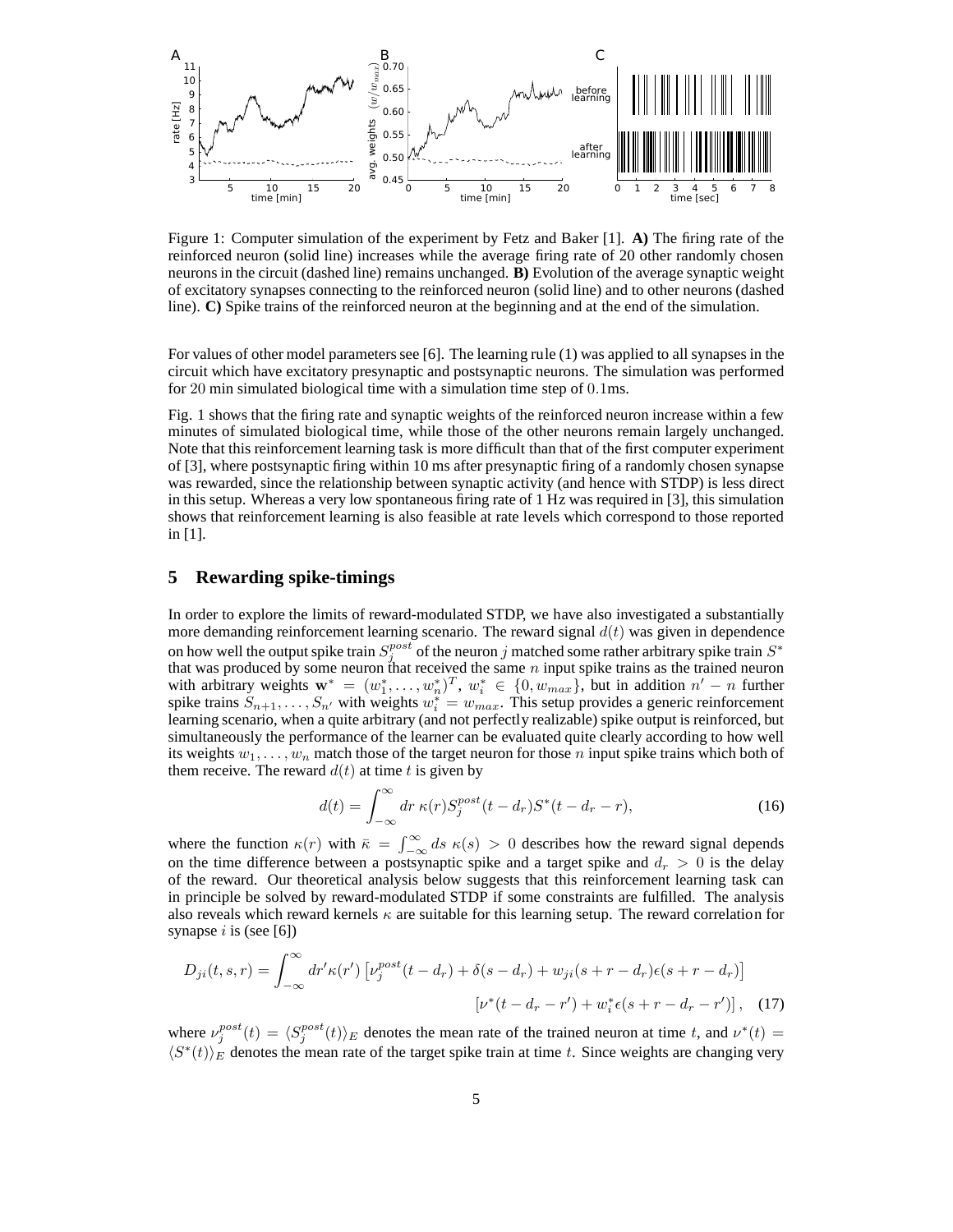slowly, we have  $w_{ji}(t - s - r) = w_{ji}(t)$ . In the following, we will drop the dependence of  $w_{ji}$  on t for brevity. For simplicity, we assume that input rates are stationary and uncorrelated. In this case (since the weights are changing slowly), also the correlations between inputs and outputs can be assumed stationary,  $\nu_{ii}(t, r) = \nu_{ii}(r)$ . We assume that the eligibility function  $f_c(d_r) \approx f_c(d_r + r)$ if |r| is on a time scale of a PSP, the learning window, or the reward kernel, and that  $d_r$  is large compared to these time scales. Then, for uncorrelated Poisson input spike trains of rate  $\nu_i^{pre}$  and the linear Poisson neuron model, the weight change at synapse  $ji$  is given by

$$
\frac{dw_{ji}(t)}{dt} \approx \bar{\kappa} \bar{f}_c \nu^* \nu_i^{pre} \nu_j^{post} \left[ \nu_j^{post} \bar{W} + w_{ji} \bar{W}_\epsilon \right] \n+ \bar{\kappa} f_c(d_r) \nu_i^{pre} \left[ \nu_j^{post} \bar{W} + w_{ji} \bar{W}_\epsilon \right] \left[ \nu^* + \nu^* w_{ji} + w_i^* \nu_j^{post} \right] \n+ f_c(d_r) w_i^* \nu_i^{pre} \left[ \nu_j^{post} \int_{-\infty}^{\infty} dr \ W(r) \epsilon_\kappa(r) + w_{ji} \int_{-\infty}^{\infty} dr \ W(r) \epsilon(r) \epsilon_\kappa(r) \right] \n+ f_c(d_r) w_i^* w_{ji} \nu_i^{pre} \left[ \nu_j^{post} \bar{W} + w_{ji} \bar{W}_\epsilon \right] \int_0^{\infty} dr \ \epsilon(r) \epsilon_\kappa(r), \tag{18}
$$

where  $\bar{f}_c = \int_0^\infty dr \ f_c(r)$ ,  $\bar{W} = \int_{-\infty}^\infty dr \ W(r)$ ,  $\epsilon_\kappa(r) = \int_{-\infty}^\infty dr' \ \kappa(r') \epsilon(r - r')$  is the convolution of the reward kernel with the PSP is the integral over the STDP learning window, and  $\bar{W}_{\epsilon} = \int_{-\infty}^{\infty} dr \, \epsilon(r) W(r).$ 

We will now bound the expected weight change for synapses  $ji$  with  $w_i^* = w_{max}$  and for synapses jk with  $w_{jk}^* = 0$ . In this way we can derive conditions for which the expected weight change for the former synapses is positive, and that for the latter type is negative. First, we assume that the integral over the reward kernel is positive. In this case, the weight change is negative for synapses  $i$  with  $w_i^* = 0$  if and only if  $\nu_i^{pre} > 0$ , and  $-\nu_j^{post} \overline{W} > w_{ji} \overline{W}_{\epsilon}$ . In the worst case,  $w_{ji}$  is  $w_{max}$  and  $\nu_j^{post}$ is small. We have to guarantee some minimal output rate  $\nu_{min}^{post}$  such that even if  $w_{ji} = w_{max}$ , this inequality is fulfilled. This could be guaranteed by some noise current. For synapses i with  $w_i^* =$  $w_{max}$ , we obtain two more conditions (see [6] for a derivation). The conditions are summarized in inequalities (19)-(21). If these inequalities are fulfilled and input rates are positive, then the weight vector converges on average from any initial weight vector to w<sup>\*</sup>.

$$
-\nu_{min}^{post}\bar{W} > w_{max}\bar{W}_{\epsilon}
$$
\n<sup>(19)</sup>

$$
\int_{-\infty}^{\infty} dr \, W(r) \epsilon(r) \epsilon_{\kappa}(r) \quad \geq \quad -\nu_{max}^{post} \bar{W} \int_{0}^{\infty} dr \, \epsilon(r) \epsilon_{\kappa}(r) \tag{20}
$$

$$
\int_{-\infty}^{\infty} dr \ W(r) \epsilon_{\kappa}(r) \quad > \quad -\bar{W}\bar{\kappa} \left[ \frac{\nu^* \nu_{max}^{post}}{w_{max}} \frac{\bar{f}_c}{f_c(d_r)} + \frac{\nu^*}{w_{max}} + \nu^* + \nu_{max}^{post} \right], \tag{21}
$$

where  $\nu_{max}^{post}$  is the maximal output rate. The second condition is less severe, and should be easily fulfilled in most setups. If this is the case, the first condition (19) ensures that weights with  $w^* = 0$ are depressed while the third condition (21) ensures that weights with  $w^* = w_{max}$  are potentiated.

**Optimal reward kernels:** From condition (21), we can deduce optimal reward kernels  $\kappa$ . The kernel should be such that the integral  $\int_{-\infty}^{\infty} dr \ W(r) \epsilon_{\kappa}(r)$  is large, while the integral over  $\kappa$  is small (but positive). Hence,  $\epsilon_{\kappa}(r)$  should be positive for  $r > 0$  and negative for  $r < 0$ . In the following experiments, we use a simple kernel which satisfies the aforementioned constraints:

$$
\kappa(r)=\left\{\begin{array}{ll} A_+^\kappa(e^{-\frac{t-t_\kappa}{\tau_1^\kappa}}-e^{-\frac{t-t_\kappa}{\tau_2^\kappa}}) & , & \text{if } t-t_\kappa\geq 0\\ -A_-^\kappa(e^{\frac{t-t_\kappa}{\tau_1^\kappa}}-e^{\frac{t-t_\kappa}{\tau_2^\kappa}}) & , & \text{otherwise} \end{array}\right.
$$

where  $A_+^{\kappa}$  and  $A_-^{\kappa}$  are positive scaling constants,  $\tau_1^{\kappa}$  and  $\tau_2^{\kappa}$  define the shape of the two doubleexponential functions the kernel is composed of, and  $t_{\kappa}$  defines the offset of the zero-crossing from the origin. The optimal offset from the origin is negative and in the order of tens of milliseconds for usual PSP-shapes  $\epsilon$ . Hence, reward is positive if the neuron spikes around the target spike or somewhat later, and negative if the neuron spikes much too early.

#### **5.1 Computer simulations**

In the computer simulations we explored the learning rule in a more biologically realistic setting, where we used a leaky integrate-and-fire (LIF) neuron with input synaptic connections coming from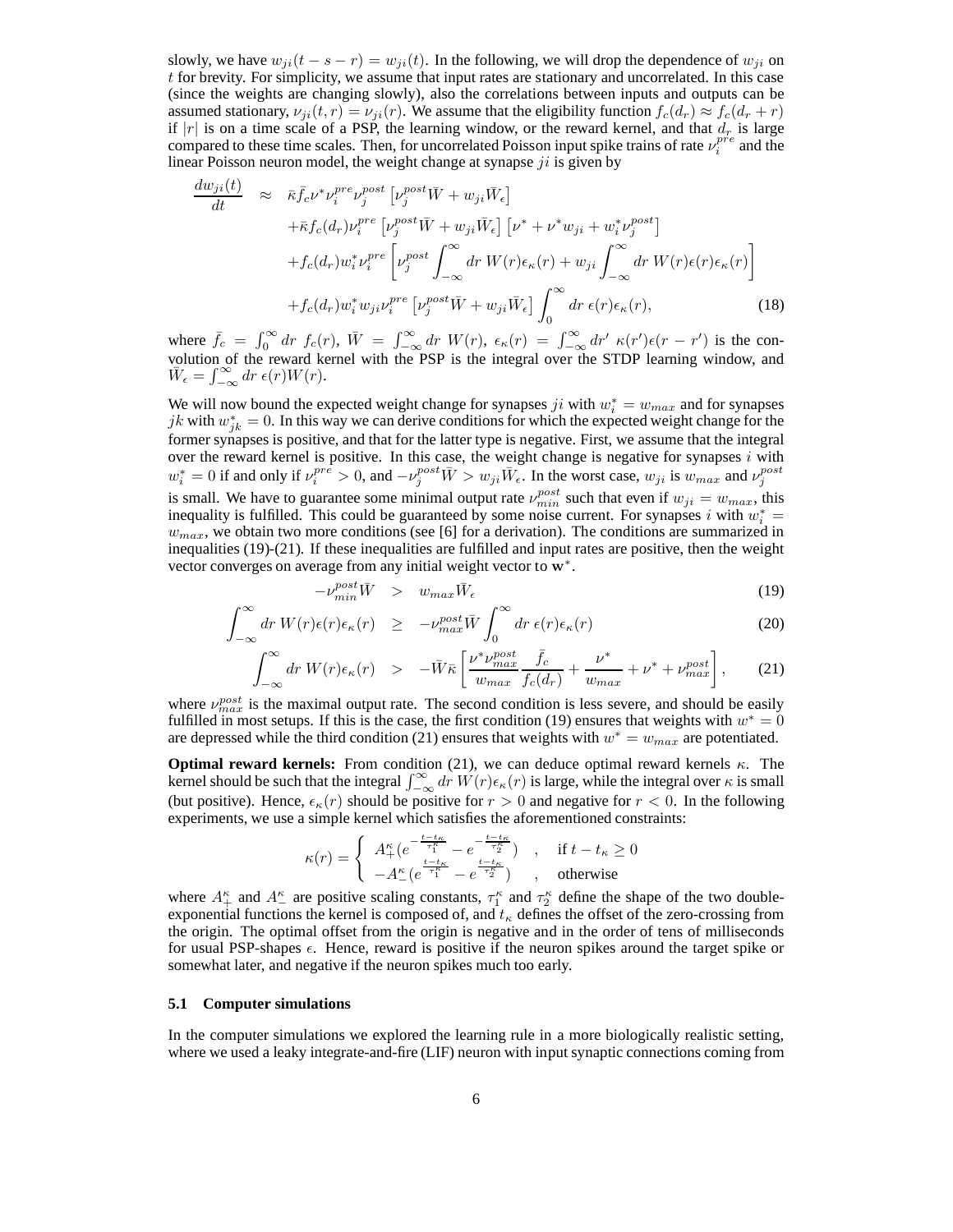

Figure 2: Reinforcement learning of spike times. **A)** Synaptic weight changes of the trained LIF neuron, for 5 different runs of the experiment. The curves show the average of the synaptic weights that should converge to  $w_i^* = 0$  (dashed lines), and the average of the synaptic weights that should converge to  $w_i^* = w_{max}$  (solid lines) with different colors for each simulation run. **B**) Comparison of the output of the trained neuron before (upper trace) and after learning (lower trace; the same input spike trains and the same noise inputs were used before and after training for 2 hours). The second trace from above shows those spike times which are rewarded, the third trace shows the target spike train without the additional noise inputs.



Figure 3: Predicted average weight change (black bars) calculated from equation (18), and the estimated average weight change (gray bars) from simulations, presented for 6 different experiments with different parameter settings (see Table 1).<sup>2</sup> **A**) Weight change values for synapses with  $w_i^* =$ wmax. **B)** Weight change values for synapses with  $w_i^* = 0$ . Cases where the constraints are not fulfilled are shaded with gray color.

a generic neural microcircuit composed of 1000 LIF neurons. The synapses were conductance based exhibiting short term facilitation and depression. The trained neuron and the arbitrarily given neuron which produced the target spike train  $\overline{S}^*$  ("target neuron") both were connected to the same randomly chosen, 100 excitatory and 10 inhibitory neurons from the circuit. The target neuron had 10 additional excitatory input connections (these weights were set to  $w_{max}$ ), not accessible to the trained neuron. Only the synapses of the trained neuron connecting from excitatory neurons were set to be plastic. The target neuron had a weight vector with  $w_i^* = 0$  for  $0 \le i < 50$  and  $w_i^* = w_{max}$  for  $50 \le i \le 110$ . The generic neural microcircuit from which the trained and the target neurons receive the input had 80% excitatory and 20% inhibitory neurons interconnected randomly with a probability of 0.1. The neurons received background synaptic noise as modeled in [7], which caused spontaneous activity of the neurons with an average firing rate of 6.9Hz. During the simulations, we observed a firing rate of 10.6Hz for the trained, and 19Hz for the target neuron. The reward was delayed by 0.5s, and we used the same eligibility trace function  $f_c(t)$  as in the simulations for the biofeedback experiment (see [6] for details). The simulations were run for two hours simulated biological time, with a simulation time step of 0.1ms. We performed 5 repetitions of the experiment, each time with different randomly generated circuits and different initial weight values for the trained neuron. In each of the 5 runs, the average synaptic weights of synapses with  $w_i^* = w_{max}$  and  $w_i^* = 0$  approach their target values, as shown in Fig. 2A. In order to test how

<sup>&</sup>lt;sup>2</sup>The values in the figure are calculated as  $\Delta w = \frac{\overline{w}(t_{sim}) - \overline{w}(0)}{w_{max}/2}$  for the simulations, and with  $\Delta w =$  $\frac{\langle dw/dt \rangle t_{sim}}{w_{max}/2}$  for the predicted value.  $\overline{w}(t)$  is the average weight over synapses with the same value of  $w^*$ .